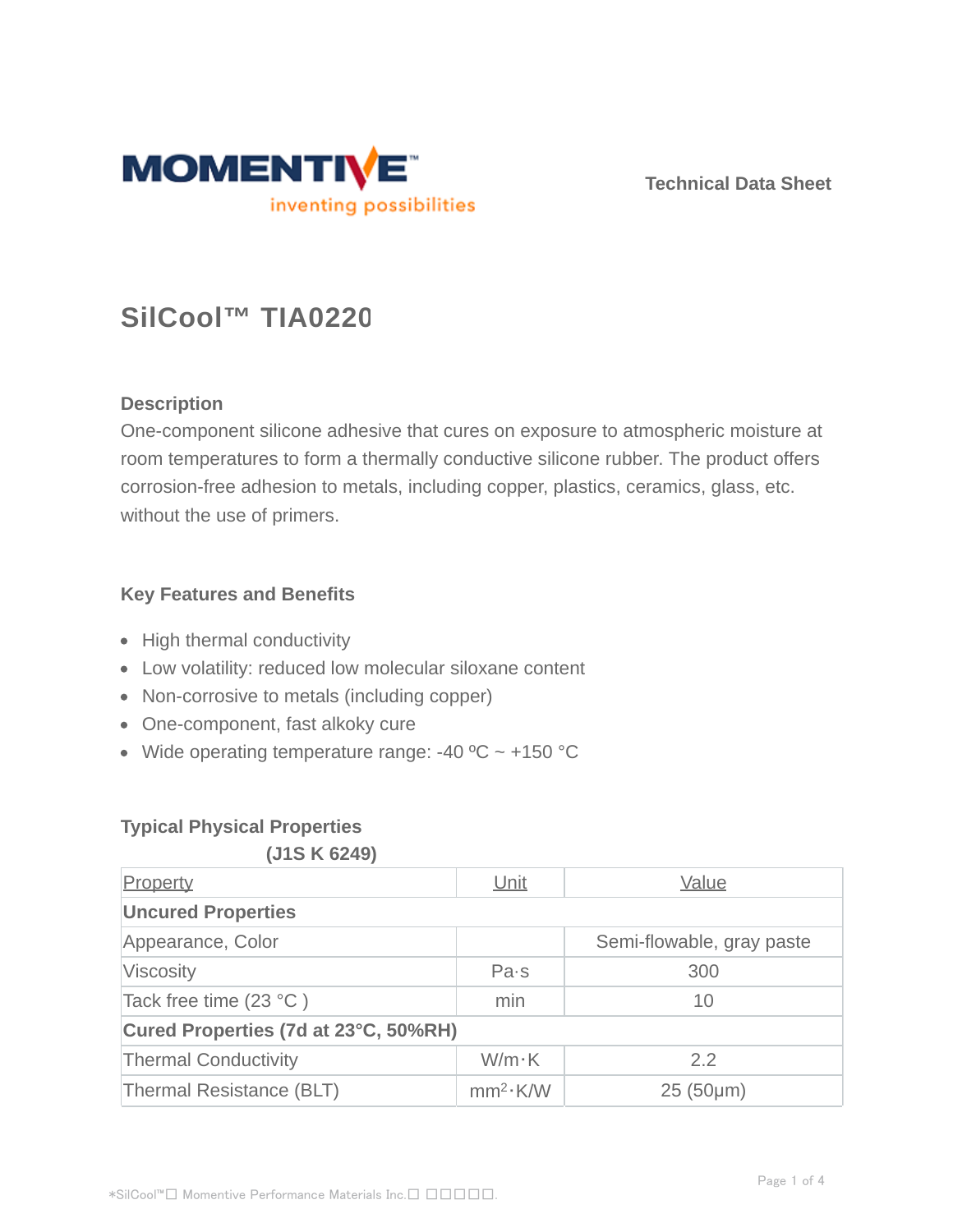| Density                                  | g/m <sup>3</sup>  | 2.87                |  |
|------------------------------------------|-------------------|---------------------|--|
| Hardness (Type A)                        |                   | 88                  |  |
| Tensile Strength                         | <b>MPa</b>        | 5.2                 |  |
| Elongation                               | $\%$              | 40                  |  |
| <b>Adhesive Strength</b>                 | <b>MPa</b>        | 4.2                 |  |
| <b>Volume Resistivity</b>                | $M\Omega \cdot m$ | $1.0 \times 10^{7}$ |  |
| Dielectric strength                      | kV/mm             | 20                  |  |
| Low Volatile Siloxane $(D_{3} - D_{10})$ | $wt\%$            | 0.002               |  |

Typical property data values should not be used as or to develop prodcut specifications.

#### **Thermal Resistance and BLT**



#### **General Considerations for Use**

While the typical operating temperature for silicone materials ranges from -45℃ to 200℃, the long-term maintenance of its initial properties is dependent upon design related stress considerations, substrate materials, frequency of thermal cycles, and other factors.

#### **Patent Status**

여기에 포함된 어떠한 내용도 관련 특허가 없음을 의미하거나 특허 소유자의 허가 없이 특허에서 다루는 발명을 실행하기 위한 허가, 유도 또는 권고를 구성하는 것으로 해석되 어서는 안됩니다.

#### **Product Safety, Handling and Storage**

Customers should review the latest Safety Data Sheet (SDS) and label for product safety information, safe handling instructions, personal protective equipment if necessary, emergency service contact information, and any special storage conditions required for safety. Momentive Performance Materials (MPM) maintains an aroundthe-clock emergency service for its products. SDS are available at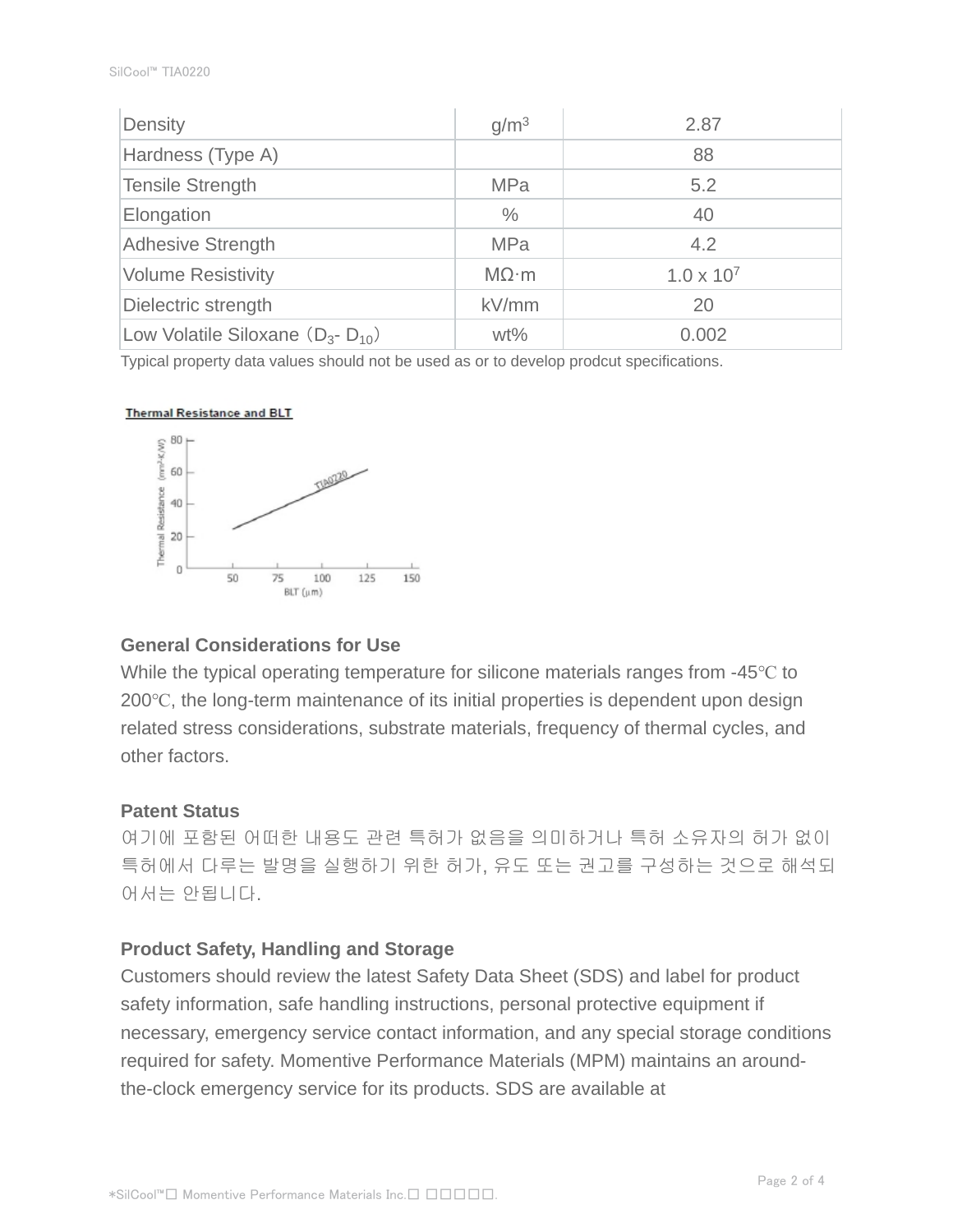www.momentive.com or, upon request, from any MPM representative. For product storage and handling procedures to maintain the product quality within our stated specifications, please review Certificates of Analysis, which are available in the Order Center. Use of other materials in conjunction with MPM products (for example, primers) may require additional precautions. Please review and follow the safety information provided by the manufacturer of such other materials.

#### **Limitations**

Customers must evaluate Momentive Performance Materials products and make their own determination as to fitness of use in their particular applications.

# **Contact Information**

Email commercial.services@momentive.com

#### **Telephone**

| <b>Americas</b> | <b>Latin America</b> | <b>EMEAI- Europe, Middle</b><br>East, Africa & India | <b>ASIA PACIFIC</b> |
|-----------------|----------------------|------------------------------------------------------|---------------------|
| +1 800 295 2392 | <b>Brazil</b>        | <b>Europe</b>                                        | <b>China</b>        |
| Toll free*      | +55 11 4534 9650     | +390510924300                                        | 800 820 0202        |
| +704 805 6946   | <b>Direct Number</b> | Direct number                                        | Toll free           |
| Direct Number   |                      |                                                      | +86 21 3860 4892    |
|                 |                      |                                                      | Direct number       |
| *All American   | <b>Mexico</b>        | <b>India, Middle East &amp;</b>                      | Japan               |
| countries       | +52 55 2169 7670     | <b>Africa</b>                                        | +81 3 5544 3111     |
|                 | <b>Direct Number</b> | + 91 44 71212207                                     | Direct number       |
|                 |                      | Direct number*                                       |                     |
|                 |                      | *All Middle Eastern                                  | <b>Korea</b>        |
|                 |                      | countries, Africa, India,                            | +82 2 6201 4600     |

For literature and technical assistance, visit our website at: www.momentive.com

#### **DISCLAIMER:**